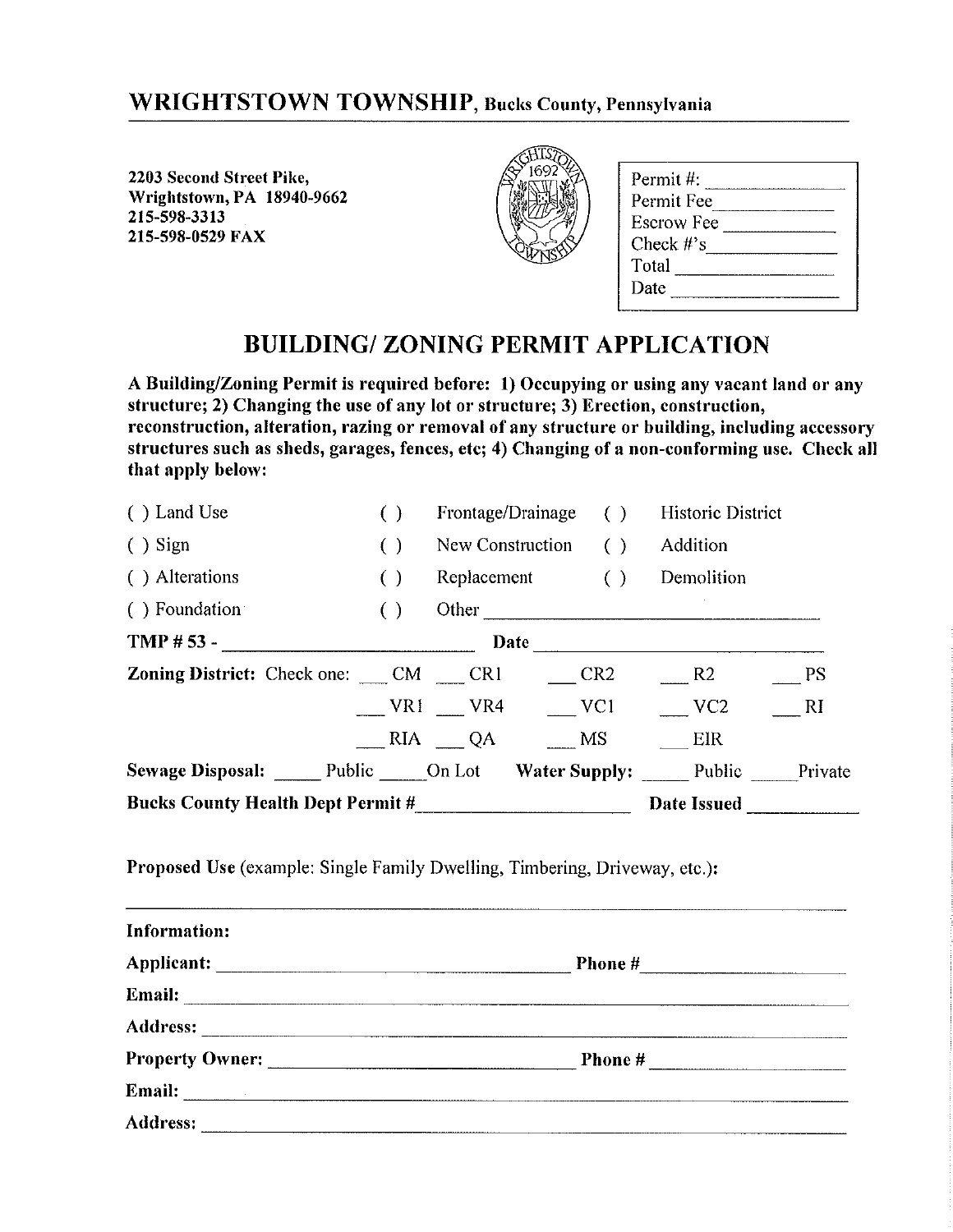| $\textbf{Contractor:}\n\qquad \qquad \qquad \textbf{Contractor:}\n\qquad \qquad \textbf{Contractor:}\n\qquad \qquad \textbf{Contractor:}\n\qquad \qquad \textbf{Strance:}\n\qquad \qquad \textbf{Corr} = \textbf{Corr} + \textbf{Corr} + \textbf{Corr} + \textbf{Corr} + \textbf{Corr} + \textbf{Corr} + \textbf{Corr} + \textbf{Corr} + \textbf{Corr} + \textbf{Corr} + \textbf{Corr} + \textbf{Corr} + \textbf{Corr} + \textbf{Corr} + \textbf{Corr} + \textbf{Corr} + \textbf{Corr$ |                                                                                      |
|----------------------------------------------------------------------------------------------------------------------------------------------------------------------------------------------------------------------------------------------------------------------------------------------------------------------------------------------------------------------------------------------------------------------------------------------------------------------------------------|--------------------------------------------------------------------------------------|
|                                                                                                                                                                                                                                                                                                                                                                                                                                                                                        |                                                                                      |
|                                                                                                                                                                                                                                                                                                                                                                                                                                                                                        |                                                                                      |
|                                                                                                                                                                                                                                                                                                                                                                                                                                                                                        |                                                                                      |
|                                                                                                                                                                                                                                                                                                                                                                                                                                                                                        |                                                                                      |
|                                                                                                                                                                                                                                                                                                                                                                                                                                                                                        |                                                                                      |
| <b>EASEMENTS:</b>                                                                                                                                                                                                                                                                                                                                                                                                                                                                      |                                                                                      |
|                                                                                                                                                                                                                                                                                                                                                                                                                                                                                        | Are there any easements/zoning restrictions on the property? If so, please describe: |

## PLOT PLAN:

- Provide scaled plan of entire property in duplicate, identify adjacent streets.  $\bullet$
- Place all buildings with size dimensions within property lines and indicate whether existing or  $\bullet$ proposed. Indicate front, rear and side yard setbacks by showing the distance from buildings to property lines on all sides.

|                                                                                  |                | Size of Lot(s) in square feet or acres: $\frac{1}{\sqrt{1-\frac{1}{2}}\sqrt{1-\frac{1}{2}}\sqrt{1-\frac{1}{2}}\sqrt{1-\frac{1}{2}}}}$ |  |
|----------------------------------------------------------------------------------|----------------|---------------------------------------------------------------------------------------------------------------------------------------|--|
|                                                                                  |                | Lot Measurements: Front Side Side                                                                                                     |  |
|                                                                                  | Rear Side Side |                                                                                                                                       |  |
|                                                                                  |                |                                                                                                                                       |  |
|                                                                                  |                | Rear Side                                                                                                                             |  |
|                                                                                  |                |                                                                                                                                       |  |
|                                                                                  |                | Estimated Cost of Construction (attach contracts): _____________________________                                                      |  |
| PRINCIPAL TYPE OF CONSTRUCTION                                                   |                |                                                                                                                                       |  |
|                                                                                  |                | () Masonry () Wood Frame () Structural Steel                                                                                          |  |
| () Reinforced Steel () Other                                                     |                |                                                                                                                                       |  |
| Dimensions:                                                                      |                |                                                                                                                                       |  |
|                                                                                  |                |                                                                                                                                       |  |
|                                                                                  |                | Total Square Feet of Ground Coverage of Proposed Building: _____________________                                                      |  |
|                                                                                  |                |                                                                                                                                       |  |
| Total Square Feet of Floor Area, All Floors - Existing: ________________________ |                |                                                                                                                                       |  |
|                                                                                  |                | Total Square Feet of Floor Area, All Floors -Proposed: _________________________                                                      |  |